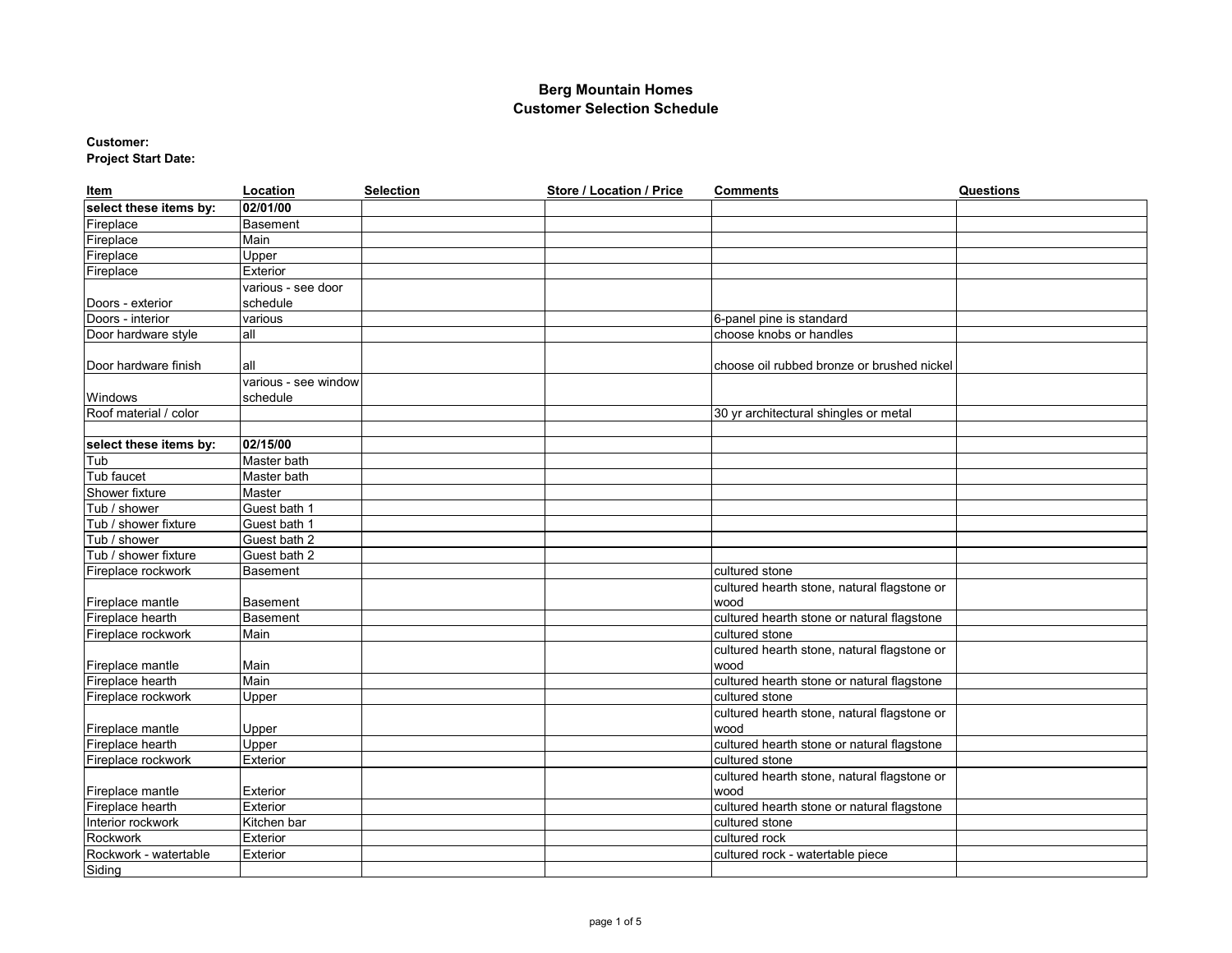#### **Customer: Project Start Date:**

| Item                         | Location           | <b>Selection</b> | Store / Location / Price | <b>Comments</b>                           | Questions |
|------------------------------|--------------------|------------------|--------------------------|-------------------------------------------|-----------|
| Siding accent                |                    |                  |                          |                                           |           |
| Exterior trim style          |                    |                  |                          |                                           |           |
| Lights - exterior            |                    |                  |                          |                                           |           |
| Lights - exterior            |                    |                  |                          |                                           |           |
| Lights - exterior            |                    |                  |                          |                                           |           |
| Lights                       | Sconce up stairs   |                  |                          |                                           |           |
| Lights                       | Sconce down stairs |                  |                          |                                           |           |
| Speaker housings             |                    |                  |                          | if in-wall speakers will be used          |           |
| Lap siding paint             | Exterior           |                  |                          |                                           |           |
| Shake siding paint           | Exterior           |                  |                          |                                           |           |
| Trim paint                   | Exterior           |                  |                          |                                           |           |
| Door color                   | Exterior           |                  |                          |                                           |           |
| Gutters color                | Exterior           |                  |                          |                                           |           |
|                              |                    |                  |                          |                                           |           |
| select these items by:       | 03/01/00           |                  |                          |                                           |           |
| Interior paint               | Ceiling            |                  |                          | flat white                                |           |
| Interior paint               | Base color         |                  |                          | specify sheen, recommend flat             |           |
| Interior paint - accent      |                    |                  |                          |                                           |           |
| Interior paint - accent      |                    |                  |                          |                                           |           |
| Interior paint - accent      |                    |                  |                          |                                           |           |
| Interior paint - accent      |                    |                  |                          |                                           |           |
|                              | Inside of exterior |                  |                          |                                           |           |
| Interior paint               | doors              |                  |                          | Olympic Heavy Cream C14-2                 |           |
| Tile - floor                 | Master bath        |                  |                          |                                           |           |
| Grout - floor                | Master bath        |                  |                          |                                           |           |
|                              |                    |                  |                          | pattern must have 6" pieces available for |           |
| Tile - shower / tub          | Master bath        |                  |                          | shower floor                              |           |
| Tile - shower accent         | Master bath        |                  |                          |                                           |           |
| Grout - shower / tub         | Master bath        |                  |                          |                                           |           |
| Tile - floor                 | Guest bath 1       |                  |                          |                                           |           |
| Grout - floor                | Guest bath 1       |                  |                          |                                           |           |
| Tile - shower / tub          | Guest bath 1       |                  |                          |                                           |           |
| Grout - shower / tub         | Guest bath 1       |                  |                          |                                           |           |
| Tile - floor                 | Guest bath 2       |                  |                          |                                           |           |
| Grout - floor                | Guest bath 2       |                  |                          |                                           |           |
| Tile - shower / tub          | Guest bath 2       |                  |                          |                                           |           |
| Grout - shower / tub         | Guest bath 2       |                  |                          |                                           |           |
| Tile - floor                 | Powder room        |                  |                          |                                           |           |
| Grout - floor                | Powder room        |                  |                          |                                           |           |
| Tile - floor                 | Laundry room       |                  |                          |                                           |           |
| Grout - floor                | Laundry room       |                  |                          |                                           |           |
| Interior trim stain - doors, |                    |                  |                          | Zar's brand (thicker product = less       |           |
| windows and baseboard        | Interior           |                  |                          | splotchy)                                 |           |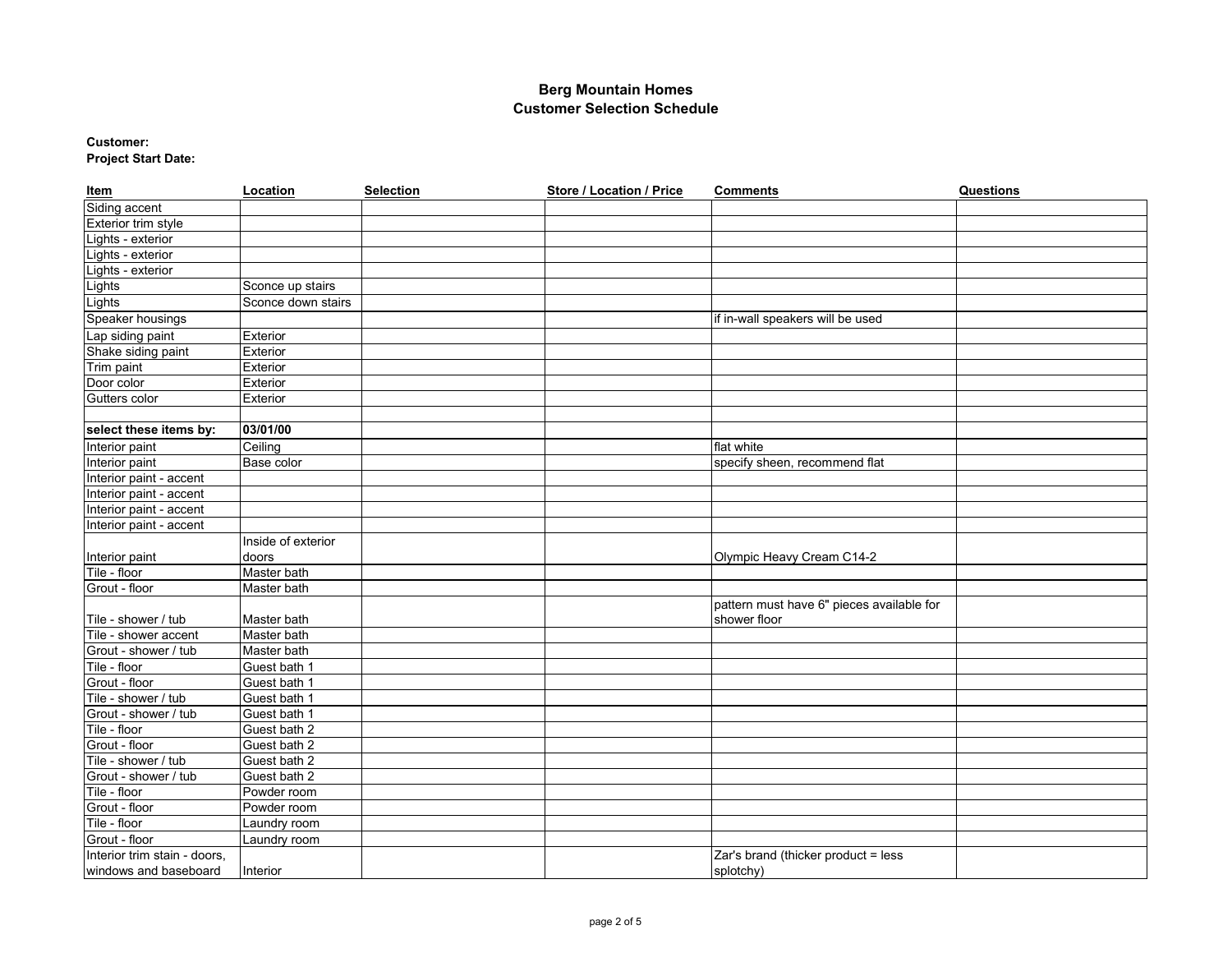## **Customer:**

**Project Start Date:**

| Item                         | Location             | <b>Selection</b> | Store / Location / Price | <b>Comments</b>                            | <b>Questions</b> |
|------------------------------|----------------------|------------------|--------------------------|--------------------------------------------|------------------|
| Interior trim stain - tongue |                      |                  |                          | Zar's brand (thicker product = less        |                  |
| and groove                   | Interior             |                  |                          | splotchy)                                  |                  |
|                              |                      |                  |                          |                                            |                  |
| select these items by:       | 03/15/00             |                  |                          |                                            |                  |
| Wood floor                   | Main level           |                  |                          |                                            |                  |
| Wood floor                   | 2nd Floor            |                  |                          |                                            |                  |
| Wood floor                   | <b>Basement</b>      |                  |                          |                                            |                  |
|                              |                      |                  |                          |                                            |                  |
| select these items by:       | 04/01/00             |                  |                          |                                            |                  |
| Outlet trim plate color      | Interior             |                  |                          | cream, white or almond                     |                  |
| Lights                       | Dining room          |                  |                          |                                            |                  |
|                              | Kitchen hanging      |                  |                          |                                            |                  |
| Lights                       | fixture              |                  |                          |                                            |                  |
| Lights                       | Master vanity (2)    |                  |                          |                                            |                  |
|                              | Guest bathroom 1     |                  |                          |                                            |                  |
| Lights                       | vanity               |                  |                          |                                            |                  |
|                              | Guest bathroom 2     |                  |                          |                                            |                  |
| Lights                       | vanity               |                  |                          |                                            |                  |
|                              |                      |                  |                          |                                            |                  |
| Lights                       | Powder room vanity   |                  |                          |                                            |                  |
| Lights                       | Master bath ceiling  |                  |                          |                                            |                  |
|                              | Guest bathroom 1     |                  |                          |                                            |                  |
| Lights                       | ceiling              |                  |                          |                                            |                  |
|                              | Guest bathroom 2     |                  |                          |                                            |                  |
| Lights                       | ceiling              |                  |                          |                                            |                  |
|                              | Great room fireplace |                  |                          |                                            |                  |
| Lights                       | spots (2)            |                  |                          |                                            |                  |
| Fans                         | Master bedroom       |                  |                          |                                            |                  |
|                              |                      |                  |                          | be sure to get a fan with a covered top if |                  |
|                              | Great room           |                  |                          | fan is visible from loft                   |                  |
| Fans<br>Fans                 | Guest bedroom 1      |                  |                          |                                            |                  |
| Fans                         | Guest bedroom 2      |                  |                          |                                            |                  |
| Fans                         | Kitchen              |                  |                          |                                            |                  |
| Fans                         | Exterior             |                  |                          |                                            |                  |
| Doorbell / chime             | Front entry          |                  |                          |                                            |                  |
|                              |                      |                  |                          |                                            |                  |
| select these items by:       | 04/15/00             |                  |                          |                                            |                  |
| Appliances                   | Refrigerator         |                  |                          |                                            |                  |
| Appliances                   | Microwave            |                  |                          |                                            |                  |
| Appliances                   | Dishwasher           |                  |                          |                                            |                  |
| Appliances                   | Range                |                  |                          |                                            |                  |
| Appliances                   | Cooktop              |                  |                          |                                            |                  |
|                              |                      |                  |                          |                                            |                  |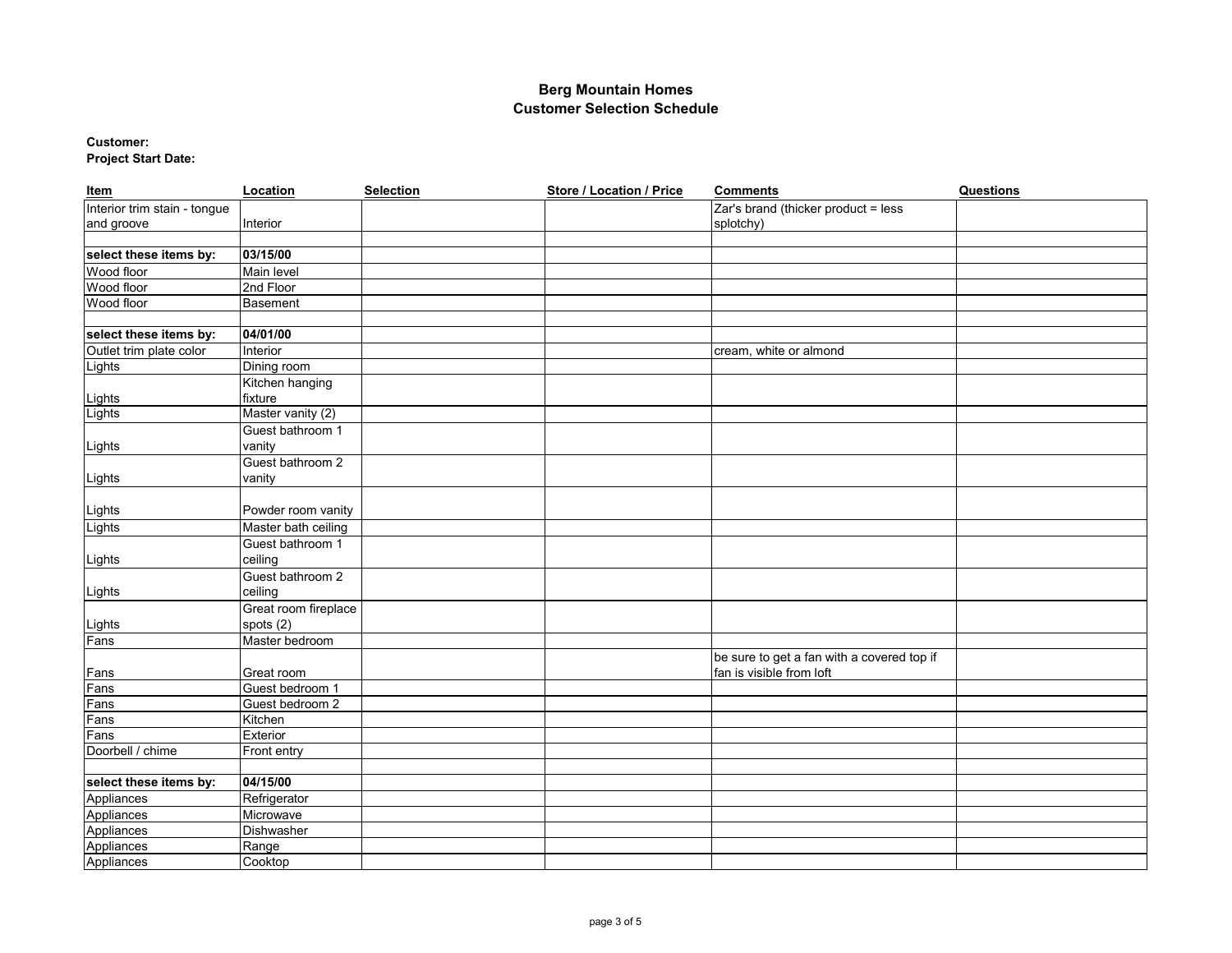#### **Customer: Project Start Date:**

| Item                     | Location         | <b>Selection</b> | <b>Store / Location / Price</b> | <b>Comments</b> | <b>Questions</b> |
|--------------------------|------------------|------------------|---------------------------------|-----------------|------------------|
| Appliances               | Garbage disposal |                  |                                 |                 |                  |
| Appliances<br>Appliances | Washer           |                  |                                 |                 |                  |
|                          | <b>Dryer</b>     |                  |                                 |                 |                  |
| Cabinets                 | Kitchen - Main   |                  |                                 |                 |                  |
| Cabinets                 | Kitchen - Island |                  |                                 |                 |                  |
| Backsplash               | Kitchen          |                  |                                 |                 |                  |
| Pulls / knobs            | Kitchen          |                  |                                 |                 |                  |
| Counters                 | Kitchen - Main   |                  |                                 |                 |                  |
| Counters                 | Kitchen - Island |                  |                                 |                 |                  |
| Cabinets                 | Master bath      |                  |                                 |                 |                  |
| Pulls / knobs            | Master bath      |                  |                                 |                 |                  |
| Counters                 | Master bath      |                  |                                 |                 |                  |
| Cabinets                 | Guest bath 1     |                  |                                 |                 |                  |
| Pulls / knobs            | Guest bath 1     |                  |                                 |                 |                  |
| Counters                 | Guest bath 1     |                  |                                 |                 |                  |
| Cabinets                 | Guest bath 2     |                  |                                 |                 |                  |
| Pulls / knobs            | Guest bath 2     |                  |                                 |                 |                  |
| Counters                 | Guest bath 2     |                  |                                 |                 |                  |
| Cabinets                 | Powder room      |                  |                                 |                 |                  |
| Pulls / knobs            | Powder room      |                  |                                 |                 |                  |
| Counters                 | Powder room      |                  |                                 |                 |                  |
| Cabinets                 | Laundry room     |                  |                                 |                 |                  |
| Pulls / knobs            | Laundry room     |                  |                                 |                 |                  |
| Counters                 | Laundry room     |                  |                                 |                 |                  |
| Cabinets                 |                  |                  |                                 |                 |                  |
| Pulls / knobs            |                  |                  |                                 |                 |                  |
| Counters                 |                  |                  |                                 |                 |                  |
| Cabinets                 |                  |                  |                                 |                 |                  |
| Pulls / knobs            |                  |                  |                                 |                 |                  |
| Counters                 |                  |                  |                                 |                 |                  |
| Cabinets                 |                  |                  |                                 |                 |                  |
| Pulls / knobs            |                  |                  |                                 |                 |                  |
| Counters                 |                  |                  |                                 |                 |                  |
|                          |                  |                  |                                 |                 |                  |
| select these items by:   | 05/01/00         |                  |                                 |                 |                  |
| Sink                     | Kitchen - Main   |                  |                                 |                 |                  |
| Faucet                   | Kitchen - Main   |                  |                                 |                 |                  |
| Sink                     | Kitchen - Island |                  |                                 |                 |                  |
| Faucet                   | Kitchen - Island |                  |                                 |                 |                  |
| Sink                     | Master bath      |                  |                                 |                 |                  |
| Faucet                   | Master bath      |                  |                                 |                 |                  |
| Sink                     | Guest bath 1     |                  |                                 |                 |                  |
| Faucet                   | Guest bath 1     |                  |                                 |                 |                  |
|                          |                  |                  |                                 |                 |                  |